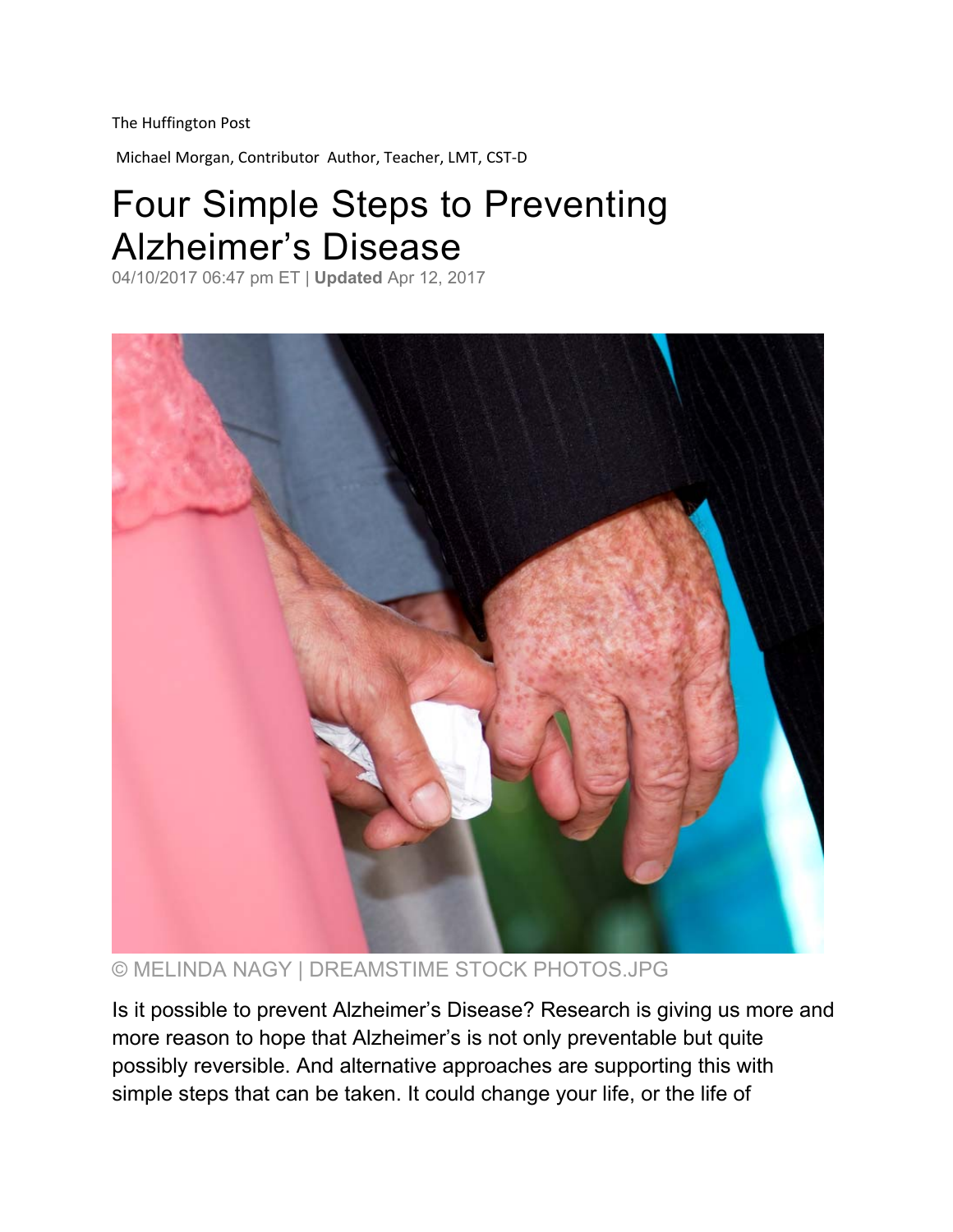someone you love, from one of endurance and despair to one of creating more memories that will last. When inflammation exists in the brain, the cerebro-spinal fluid cannot flow to all areas with ease and the result is the withering of those regions deprived of the life-giving fluid.

Here are four steps any single person can do on their own. The first one is to take a close look at your diet. Since dementia and Alzheimer's are a product of inflammation it can be easy to decrease this factor by taking all inflammatory foods out of your life. Breads and sugars are two of the culprits, raising both acidity AND inflammation.

Step two is to incorporate thirty minutes a day of very simple, gentle exercise. Why? Stimulating the body will help fluids to be exchanged more easily in the body and brain. This may sound so simple, and simple it is! Keeping a move on in our lives, keeps things moving in our brains. The third step would be Craniosacral Therapy. There is a technique all can learn in just one or two days. If it is done 5-10 minutes every day, or even weekly if daily feels like too big a commitment, the flow of cerebral spinal fluid is increased. This prevents accumulation in the brain of toxins such as amyloid plagues and tangles. It is interesting that even middle age people the flow of this fluid is impaired through stressful choices in life. For those with Alzheimer's disease the statistics are even more severe, the impairment reaches to 75% of a normal adult.

Add in the fourth and you have a recipe for success! What is this last step? Bringing centering exercises like meditation, yoga and tai chi into your daily or weekly routine. These practices promote flexibility in the nervous system and decrease contributing factors such as high blood pressure, anxiety, depression and more. I am committed to reduce the deaths of Alzheimer's significantly in the next five years. Coming from one who has lost two relatives to the disease, and devoting my life to understanding other options, I know it can be done! Let's do it together. Visit www.preventingalzhimers.com to understand your risk factors, see the latest research, and check out my book which will help you both understand and take practical steps for you or your loved one. Renowned teachers such as Mark Hyman and Dr. David Perlmutter basically say that Alzheimer's is primarily a result of lifestyle